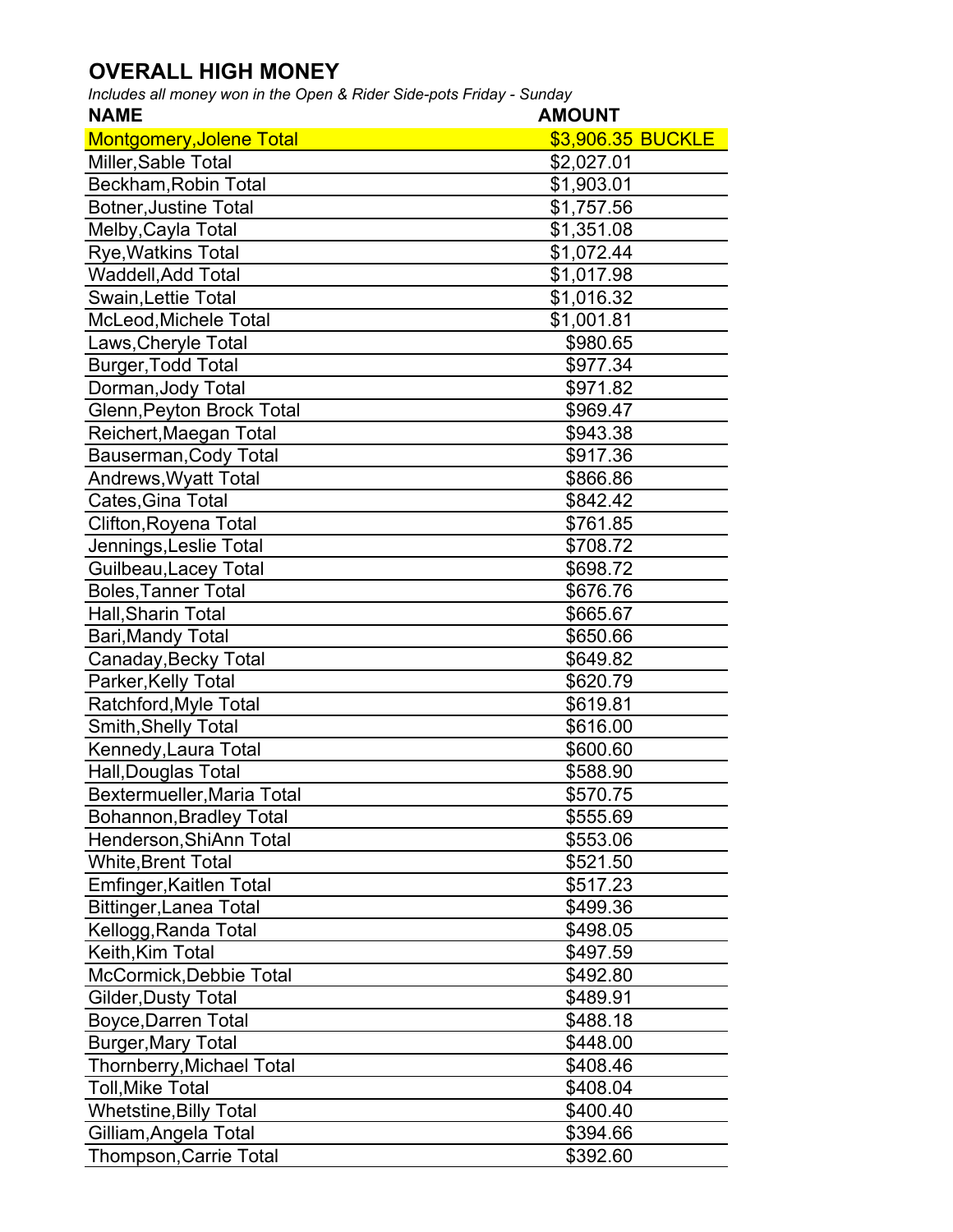| Nelson, Ashley Total           | \$388.92 |
|--------------------------------|----------|
| Smith, Lee Ann Total           | \$369.60 |
| Birdsong, Kim Total            | \$357.60 |
| Gibson, Susan Total            | \$351.49 |
| Alexander, Molly Total         | \$325.10 |
| Parker, Rissie Total           | \$323.16 |
| Lousberg, Susan Total          | \$317.58 |
| Hall, Peggy Total              | \$304.71 |
| Brown, Barry Total             | \$303.96 |
| Sistrunk, Jessica Jo Total     | \$302.26 |
| <b>Wagner, Molly Total</b>     | \$294.42 |
| <b>Fuller, Gracie Total</b>    | \$293.40 |
| Varnado, Cassie Total          | \$277.28 |
| <b>Batchelor, Amber Total</b>  | \$270.55 |
| Hogg, Kalea Total              | \$266.70 |
| Ragsdale, Elisabeth Total      | \$255.00 |
| <b>Butler, Josey Total</b>     | \$254.42 |
| Hasty, Holly Total             | \$253.14 |
| Sayger, Andrew Total           | \$250.32 |
| Newell, Kim Total              | \$248.92 |
| Moore, Patti Total             | \$246.40 |
| <b>Childress, Travis Total</b> | \$242.79 |
| Monk, Dacota Total             | \$233.74 |
| <b>Baxter, Kenzie Total</b>    | \$231.00 |
| Kizer, Kaci Total              | \$228.71 |
| Partain, Kim Total             | \$226.70 |
| Cooley, Monica Total           | \$192.36 |
| Peck, Payton Total             | \$189.97 |
| Knight, Diane Total            | \$184.80 |
| Haynie, Lexi Total             | \$177.44 |
| <b>Clement, Joan Total</b>     | \$164.64 |
| Hammonds, Sheryl Total         | \$155.27 |
| Minter, Loretta Total          | \$154.92 |
| Hanshew, Shanda Total          | \$154.00 |
| Raney, Cheyenne Total          | \$153.00 |
| Havens, Amy Total              | \$143.04 |
| Partain, Kathleen Total        | \$138.02 |
| Cheatwood, Pat Total           | \$133.21 |
| Thomas, Hannah Total           | \$133.14 |
| Icenhower, Beth Total          | \$132.22 |
| Hubler, Sandy Total            | \$125.16 |
| Lewis, Chase Total             | \$124.46 |
| Williams, Sabrina Total        | \$123.84 |
| Shomaker, Jayma Jo Total       | \$120.02 |
| Hamilton, Theresa Total        | \$115.50 |
| Hays, Liz Total                | \$114.88 |
| Fuller, Rayann Total           | \$113.44 |
| Cooper, Laurie Total           | \$112.32 |
| Hohman, Jessica Total          | \$112.17 |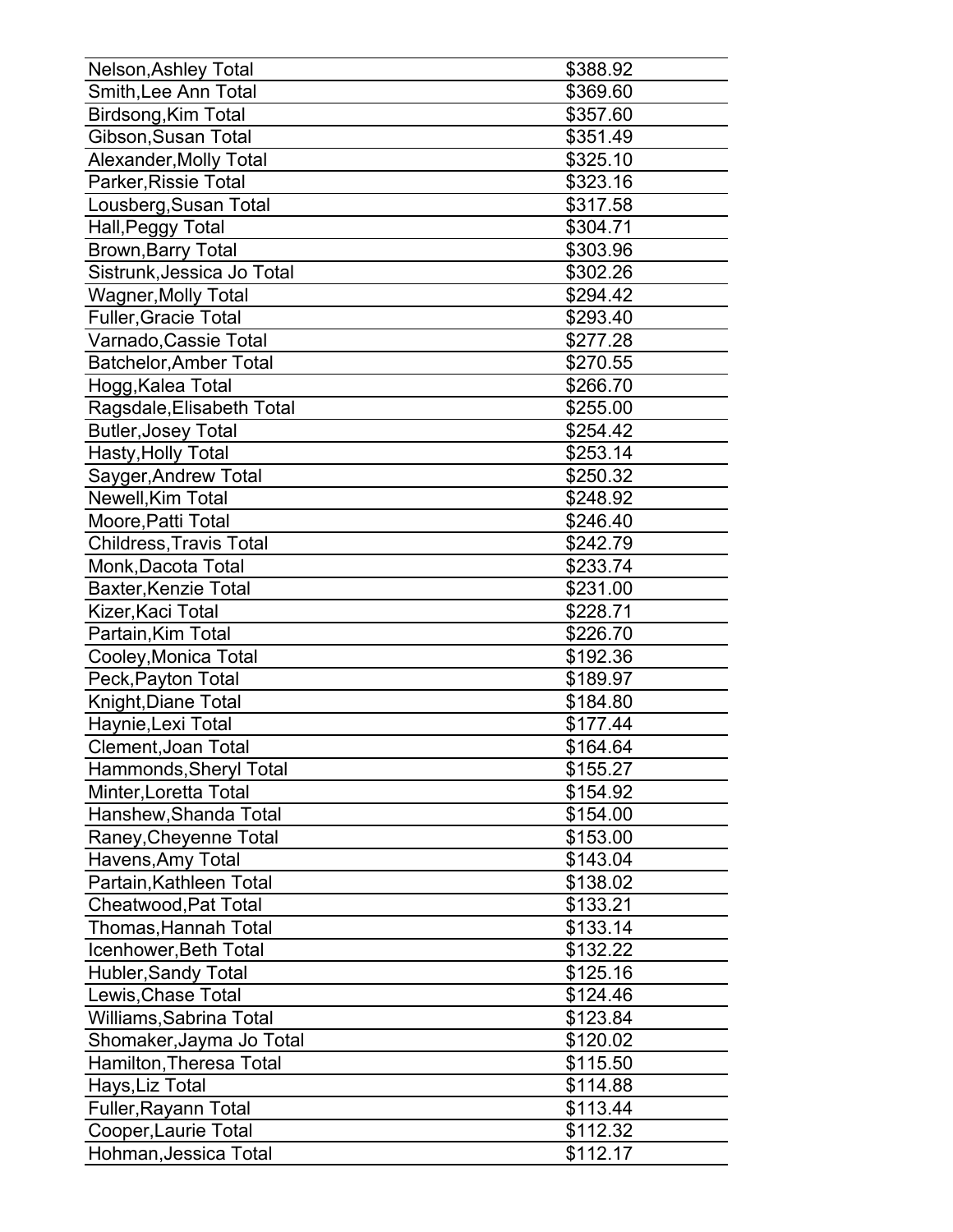| <b>White, Nancy Total</b>       | \$110.42 |
|---------------------------------|----------|
| <b>Treadway, Brealee Total</b>  | \$110.16 |
| Young, Ashley Total             | \$108.84 |
| Langdon, Taylor Total           | \$107.20 |
| Landry, Kaitlyn Total           | \$106.28 |
| <b>Turley, Rosalie Total</b>    | \$103.68 |
| Lee, Alice Total                | \$103.52 |
| Haynes, Dottie Total            | \$101.39 |
| Dunham, Sandy Total             | \$100.80 |
| <b>Brock, Nita Total</b>        | \$99.16  |
| Eaton, Vicki Total              | \$96.64  |
| <b>Barnes, James Total</b>      | \$95.36  |
| Rice, Angela Total              | \$93.35  |
| Fowler, Rhonda Total            | \$93.12  |
| <b>Sharrock, Kathy Total</b>    | \$89.60  |
| Kilcrease, Lisa Total           | \$88.78  |
| <b>Bittinger, Erika Total</b>   | \$85.76  |
| Oliver, Katie Total             | \$82.81  |
| <b>Pruitt, Christy Total</b>    | \$80.85  |
| Sweeden, Morgan Total           | \$76.80  |
| Martin, Donna Total             | \$71.12  |
| Henson, Jesi Total              | \$69.30  |
| Bradbury, Klein Total           | \$64.32  |
| <b>Burky, Cathy Total</b>       | \$95.12  |
| Gentry, Emily Jo Total          | \$60.96  |
| McDougal, Sarah Kate Total      | \$57.60  |
| Rios, Emma Total                | \$57.60  |
| <b>Williams, Emily Total</b>    | \$56.64  |
| Goforth, Joline Total           | \$56.09  |
| Bradshaw, Roxanne Total         | \$53.64  |
| Haynes, Tyra Total              | \$53.64  |
| Henson, Kari Total              | \$53.34  |
| Kellogg, Boe Total              | \$53.34  |
| Goss, Michelle Total            | \$51.84  |
| Oxner, Jan Total                | \$51.20  |
| Pearce, Paula Total             | \$50.40  |
| <b>Fuller, Terry Total</b>      | \$48.96  |
| Alexander, Haleigh Total        | \$47.84  |
| Zimmerman, Taylor Total         | \$46.40  |
| Jorgensen, Sarah Total          | \$46.20  |
| Wood, Morgan Total              | \$46.20  |
| Luck, Ashton Total              | \$40.96  |
| Brown, Judy Total               | \$38.40  |
| Thomas, Gail Total              | \$35.84  |
| Kennedy, Kelci Total            | \$35.56  |
| Campbell, Leah Total            | \$34.65  |
| <b>Toll, Cindy Total</b>        | \$34.56  |
| Caldwell, Sarah Total           | \$32.77  |
| <b>Kirkpatrick, Darcy Total</b> | \$30.72  |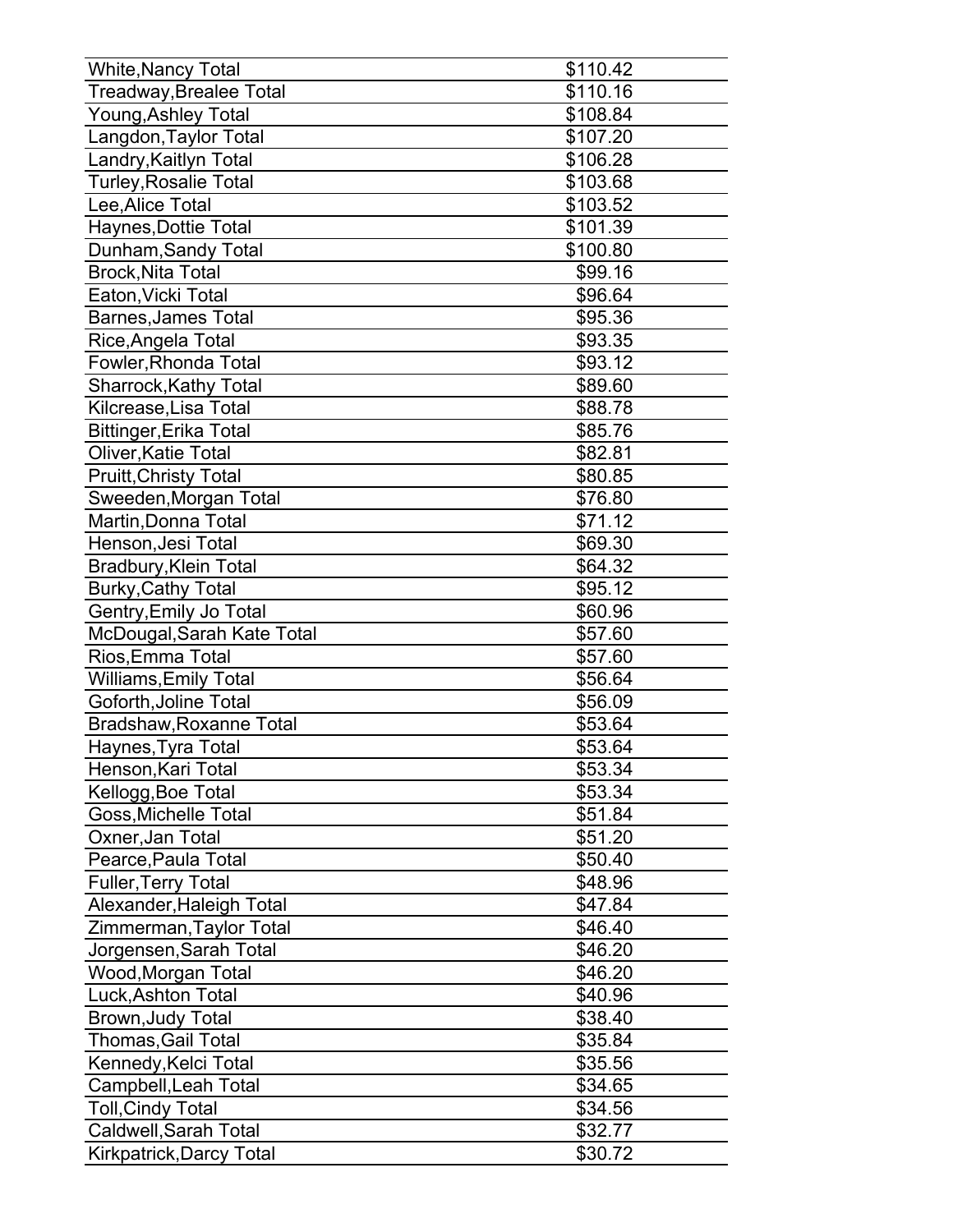| Joyce, Julie Total                 | \$28.32     |
|------------------------------------|-------------|
| McDougal, Vona Total               | \$24.58     |
| Hay, Dianne Total                  | \$22.40     |
| <b>Commander, James Total</b>      | \$21.44     |
| Schneider, Kim Total               | \$20.48     |
| McQueen, Zoe Total                 | \$12.48     |
| TOTAL OPEN & RIDER SIDEPOT PAYOUT: | \$52,742.52 |

## **YOUTH HIGH MONEY**

*Includes All Money won in the Youth Side-pots Friday - Sunday*

| <b>NAME</b>                    | <b>AMOUNT</b>   |
|--------------------------------|-----------------|
| <b>Melby, Cayla Total</b>      | \$283.12 BUCKLE |
| <b>Wagner, Molly Total</b>     | \$225.12        |
| Swain, Lettie Total            | \$173.60        |
| Andrews, Wyatt Total           | \$166.16        |
| <b>Boles, Tanner Total</b>     | \$134.40        |
| <b>Bohannon, Bradley Total</b> | \$131.28        |
| Fuller, Rayann Total           | \$113.44        |
| <b>Treadway, Brealee Total</b> | \$110.16        |
| Langdon, Taylor Total          | \$107.20        |
| Haynie, Lexi Total             | \$105.92        |
| Jennings, Leslie Total         | \$100.80        |
| <b>Bittinger, Erika Total</b>  | \$85.76         |
| Sweeden, Morgan Total          | \$76.80         |
| Cooley, Monica Total           | \$67.20         |
| Bradbury, Klein Total          | \$64.32         |
| <b>Fuller, Gracie Total</b>    | \$62.40         |
| Gentry, Emily Jo Total         | \$60.96         |
| Henderson, ShiAnn Total        | \$57.60         |
| McDougal, Sarah Kate Total     | \$57.60         |
| Rios, Emma Total               | \$57.60         |
| <b>Williams, Emily Total</b>   | \$56.64         |
| Alexander, Haleigh Total       | \$47.84         |
| Zimmerman, Taylor Total        | \$46.40         |
| Landry, Kaitlyn Total          | \$28.80         |
| Raney, Cheyenne Total          | \$14.40         |
| McQueen, Zoe Total             | \$12.48         |
| TOTAL YOUTH SIDEPOT PAYOUT:    | \$2.448.00      |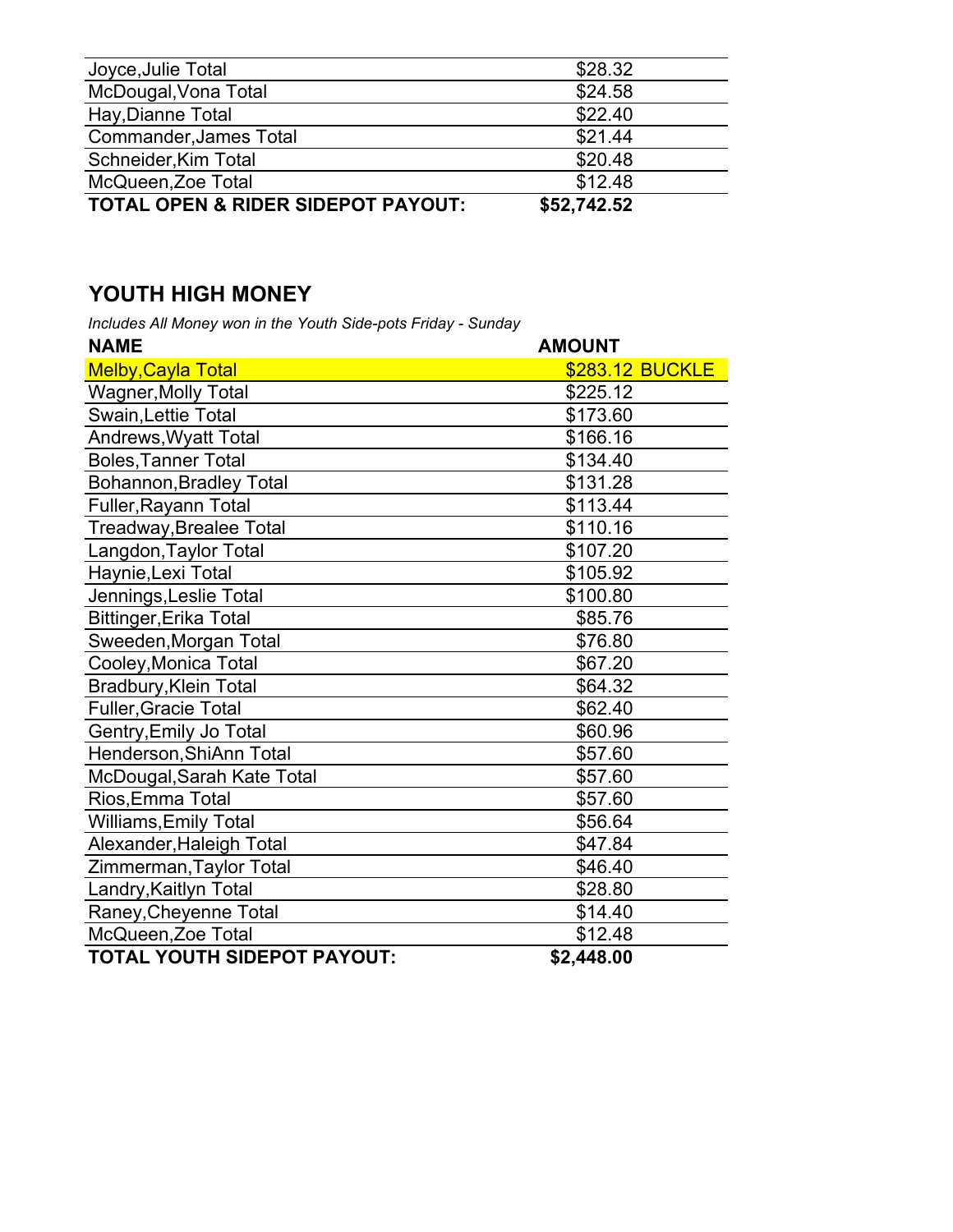## **ADULT HIGH MONEY**

*Includes All Money won in the Adult Side-pots Friday - Sunday*

| <b>NAME</b>                      | <b>AMOUNT</b>          |
|----------------------------------|------------------------|
| <b>Montgomery, Jolene Total</b>  | <b>\$647.24 BUCKLE</b> |
| Miller, Sable Total              | \$473.23               |
| Bauserman, Cody Total            | \$335.06               |
| Guilbeau, Lacey Total            | \$229.31               |
| Reichert, Maegan Total           | \$214.40               |
| <b>Rye, Watkins Total</b>        | \$212.91               |
| Bari, Mandy Total                | \$202.75               |
| <b>Botner, Justine Total</b>     | \$189.28               |
| Hall, Douglas Total              | \$157.70               |
| <b>Gilder, Dusty Total</b>       | \$157.63               |
| Dorman, Jody Total               | \$141.12               |
| Monk, Dacota Total               | \$137.62               |
| Alexander, Molly Total           | \$127.90               |
| Ratchford, Myle Total            | \$115.92               |
| <b>Thompson, Carrie Total</b>    | \$112.56               |
| <b>Thornberry, Michael Total</b> | \$111.36               |
| <b>Bittinger, Lanea Total</b>    | \$94.08                |
| Ragsdale, Elisabeth Total        | \$94.08                |
| Kizer, Kaci Total                | \$90.11                |
| Peck, Payton Total               | \$86.02                |
| Parker, Kelly Total              | \$85.76                |
| Haynes, Dottie Total             | \$78.29                |
| <b>Thomas, Hannah Total</b>      | \$70.56                |
| Varnado, Cassie Total            | \$62.72                |
| Boyce, Darren Total              | \$57.34                |
| Bextermueller, Maria Total       | \$49.15                |
| Minter, Loretta Total            | \$48.24                |
| <b>Butler, Josey Total</b>       | \$42.88                |
| Luck, Ashton Total               | \$40.96                |
| Caldwell, Sarah Total            | \$32.77                |
| Hohman, Jessica Total            | \$32.16                |
| Nelson, Ashley Total             | \$32.16                |
| Young, Ashley Total              | \$31.36                |
| Kirkpatrick, Darcy Total         | \$30.72                |
| McDougal, Vona Total             | \$24.58                |
| <b>Commander, James Total</b>    | \$21.44                |
| Goforth, Joline Total            | \$16.08                |
| TOTAL ADULT SIDEPOT PAYOUT:      | \$4,687.45             |